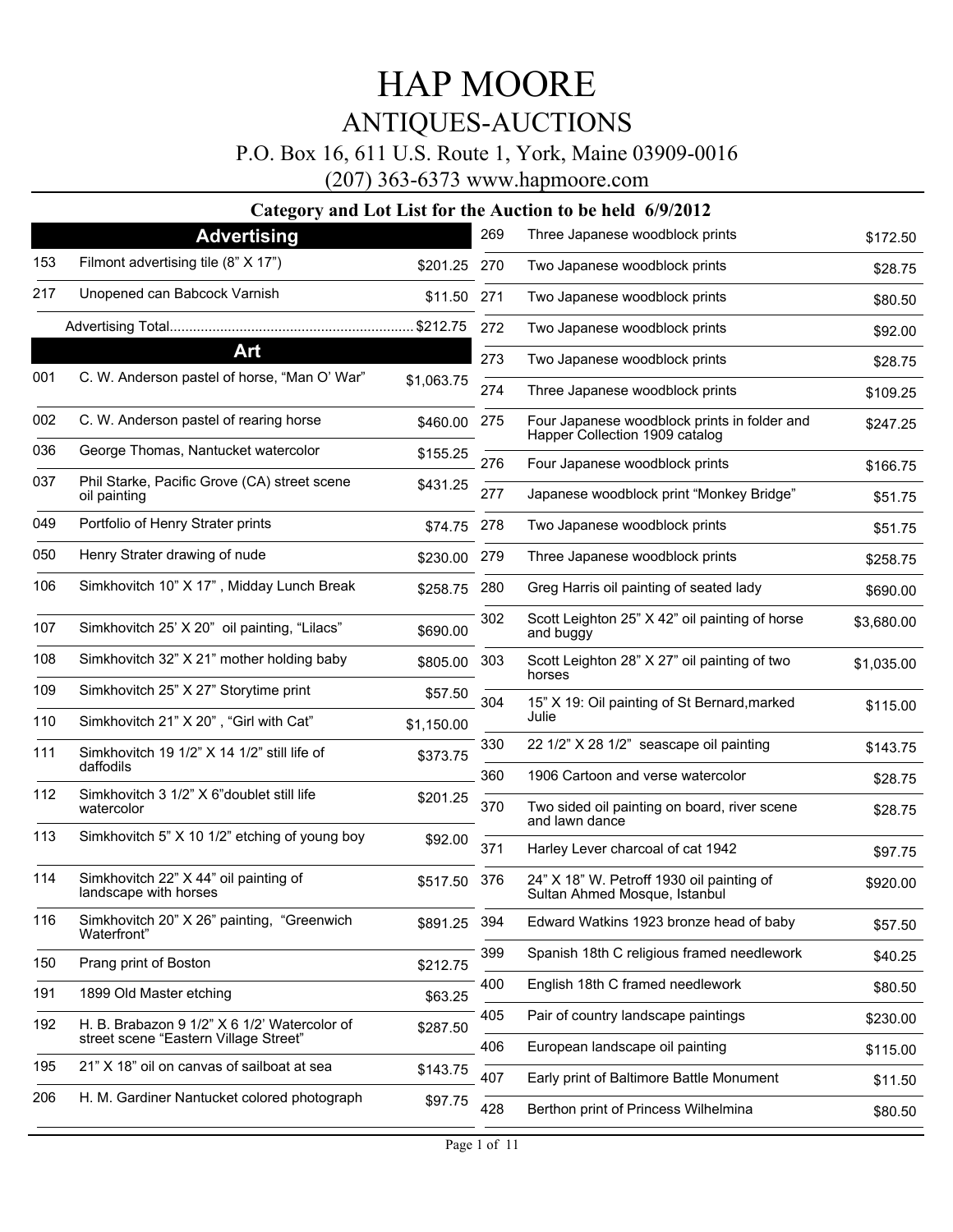### P.O. Box 16, 611 U.S. Route 1, York, Maine 03909-0016

(207) 363-6373 www.hapmoore.com

| 430 | 18" X 21 1/2" Robert Brachman oil Painting "A<br>Bag of Vegetables" | \$1,265.00   |     | <b>China</b>                                |          |
|-----|---------------------------------------------------------------------|--------------|-----|---------------------------------------------|----------|
| 431 | 15" X 18 1/2" E. Bellini oil painting "Cariole"                     | \$57.50      | 016 | Noritake bamboo china                       | \$201.25 |
| 432 | 19 1/2" X 27 1/2" Anton Otto Fischer winter                         | \$1,178.75   | 025 | Friar Tuck figurine lot                     | \$74.75  |
|     | brook scene oil painting                                            |              | 044 | Set of Bavarian dinner plates               | \$241.50 |
| 433 | 29" X 24" Frans Snyders oil painting "Hunting<br>Dogs"              | \$1,150.00   | 045 | Limoges dessert set                         | \$86.25  |
| 434 | Four Oriental scrolls of horses                                     | \$1,092.50   | 079 | Pair of French urns and covered dish        | \$230.00 |
| 486 | 1919 L. D. Norton pastel triptych 8" X 11"<br>coastal scene         | \$2,070.00   | 080 | Two J. T. Jones bird figurines              | \$28.75  |
| 487 | 1933 L. D. Norton pastel fishing shacks 11                          | \$1,150.00   | 081 | Four Meissen style figurines                | \$287.50 |
|     | $1/2$ " $\times$ 18"                                                |              | 097 | Lot of transfer ware serving pieces         | \$172.50 |
| 515 | Oil portrait of William Wilkins 1850                                | \$575.00     | 098 | Lot of Limoges china and glassware          | \$184.00 |
|     |                                                                     |              | 120 | Noritake china lot                          | \$28.75  |
|     | <b>Autographs</b>                                                   |              | 124 | Jugendstil tureen with ostrich mark         | \$51.75  |
| 359 | Helen Hayes autographed photograph                                  | \$51.75      | 323 | Rose Medallion oval dish                    | \$63.25  |
|     |                                                                     |              | 324 | Hexagonal Japanese vase                     | \$172.50 |
| 142 | <b>Books</b><br>Two vols. bound Harpers Weekly                      |              | 325 | Three decorated vases                       | \$391.00 |
| 362 | Book lot                                                            | \$40.25      | 415 | Twelve Wedgwood floral plates, signed A. J. | \$201.25 |
|     |                                                                     | \$28.75      |     | <b>Birks</b>                                |          |
| 381 | Two Vols. Josephus' Works 1825                                      | \$109.25     | 416 | French berry bowl and platter               | \$51.75  |
| 382 | Constitutions (Mass. Masons) 1798 by I.<br>Thomas                   | \$517.50     | 417 | Armorial desert set                         | \$40.25  |
| 383 | Two early English herbal and fortune-telling                        | \$264.50     | 484 | Chamber set                                 | \$57.50  |
| 384 | books<br>1606 Geneva Breeches Bible                                 |              |     |                                             |          |
|     |                                                                     | \$603.75     |     | <b>Clocks</b>                               |          |
| 385 | 1568 Phopheties of Nostradamus                                      | \$546.25 024 |     | German ceramic clock                        | \$103.50 |
| 386 | Gryphius 1569 New Testament                                         | \$517.50 026 |     | Two 19th C shelf clocks                     | \$103.50 |
|     |                                                                     |              | 075 | Waterbury shelf clock                       | \$57.50  |
|     | <b>Buttons</b>                                                      |              | 185 | Oak-cased Arts & Crafts tall clock          | \$230.00 |
| 022 | Lot of misc. vintage buttons                                        | \$28.75      | 347 | Lot of clocks and watches                   | \$241.50 |
| 208 | Small lot of Marian Weeber buttons                                  | \$28.75      | 377 | Mission wall clock                          | \$51.75  |
|     |                                                                     | \$57.50      | 398 | French bronze mantle clock                  | \$143.75 |
|     |                                                                     |              | 401 | Carriage clock in case                      | \$172.50 |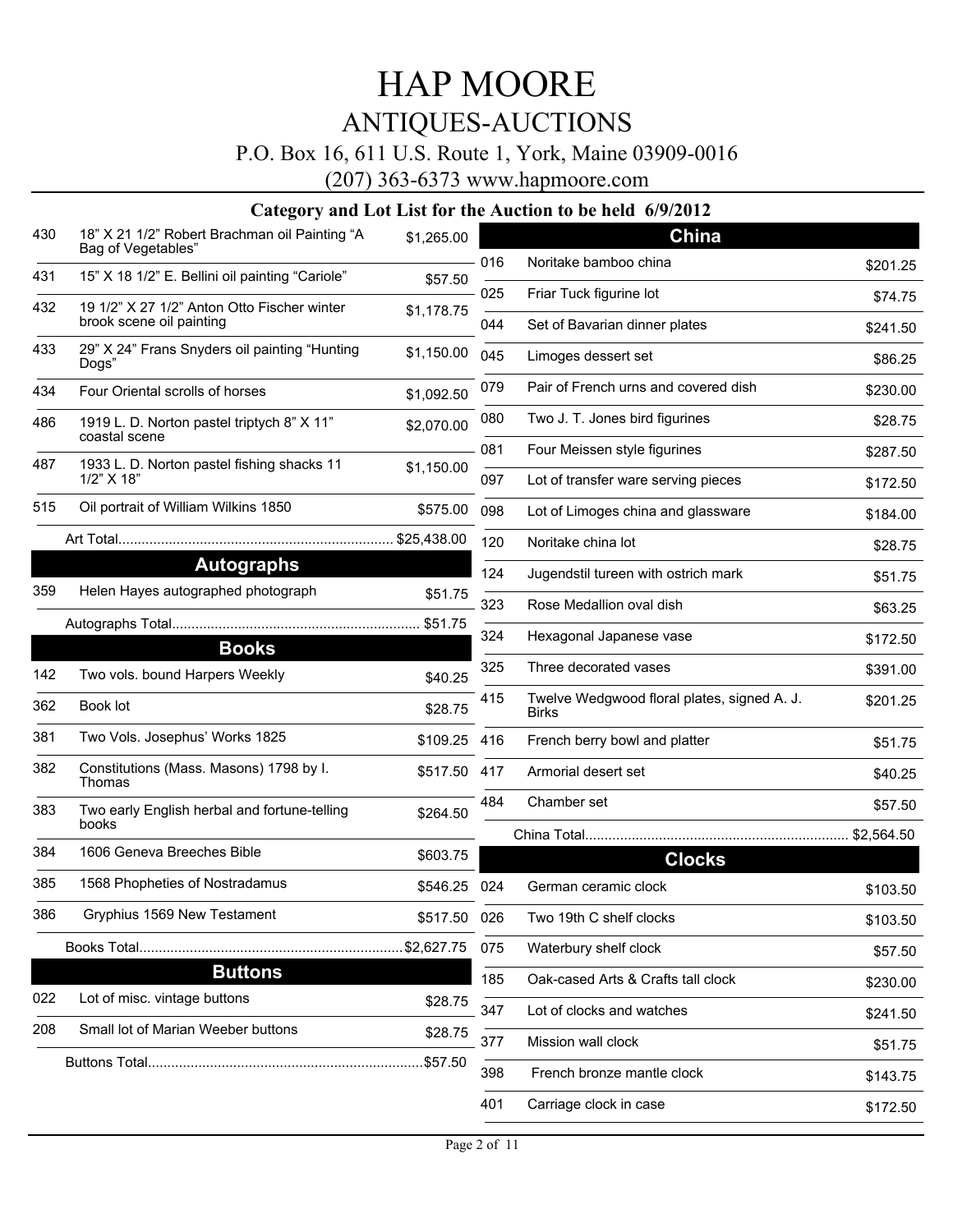### P.O. Box 16, 611 U.S. Route 1, York, Maine 03909-0016

(207) 363-6373 www.hapmoore.com

| 403 | Marble shelf clock                                   | \$11.50              | 013 | New Vineyard (ME) child's rocker                   | \$28.75    |
|-----|------------------------------------------------------|----------------------|-----|----------------------------------------------------|------------|
| 410 | Kroeber Vandalia shelf clock                         | \$201.25             | 014 | Two country Sheraton stands                        | \$97.75    |
| 423 | Three piece bronze mantle clock set                  | \$1,380.00           | 017 | Grain-painted chest                                | \$408.25   |
|     |                                                      |                      | 018 | Smoke grain-painted chest                          | \$172.50   |
| 469 | <b>Dolls</b><br>Doll sleigh                          |                      | 038 | Brass footman, trivet and carpeted foot<br>warmer  | \$28.75    |
|     |                                                      | \$103.50<br>\$103.50 | 076 | Oak double bed                                     | \$115.00   |
|     | <b>Ephemera</b>                                      |                      | 077 | Maple hat box chest with carving                   | \$632.50   |
| 006 | 1868 Senate Impeachment ticket                       | \$391.00             | 078 | Mirror back four drawer maple chest and<br>commode | \$115.00   |
| 033 | Scrapbook and ephemera lot                           | \$51.75              | 115 | Child's platform rocker                            | \$51.75    |
| 034 | F. Lamb early map of New England and New<br>York     | \$2,875.00           | 166 | Three piece Victorian parlor group                 | \$2,070.00 |
| 035 | Early map: Nova Belgica et Anglia Nova               | \$2,875.00           | 183 | Clifford "Climax" Victorian barber chair           | \$747.50   |
| 100 | Lot of WWII paper and propaganda                     | \$218.50             | 188 | Slant lid Victorian oak desk                       | \$287.50   |
| 105 | Lot of misc. American ephemera                       | \$132.25             | 189 | Dental cabinet                                     | \$212.75   |
| 309 | 1842-1854 Fitzwilliam, NH Temperance Soc.<br>Records | \$172.50             | 190 | Pie safe                                           | \$862.50   |
| 332 | History of Army and Navy of US                       | \$11.50              | 194 | Stickley rocker                                    | \$201.25   |
| 346 | Lot of travel ephemera and maps                      | \$51.75              | 196 | Brass fireplace fender                             | \$34.50    |
| 438 | Nine Life Magazine covers of Marilyn Monroe          | \$126.50             | 200 | Victorian oak library table                        | \$57.50    |
|     |                                                      |                      | 201 | Talon foot round oak china cabinet                 | \$316.25   |
| 532 | V-E Day newspaper                                    | \$11.50              | 203 | Marble top dresser and commode                     | \$172.50   |
|     |                                                      |                      | 204 | Two marble top Victorian stands                    | \$126.50   |
| 193 | <b>Ethnographic</b>                                  |                      | 205 | Oak barrister bookcase                             | \$316.25   |
|     | Small Inuit carving                                  | \$184.00             | 211 | Mahogany sideboard                                 | \$1,150.00 |
| 418 | Pine Ridge Reservation beaded bag                    | \$287.50             | 212 | Mahogany drop leaf table                           | \$115.00   |
|     | <b>Firehouse</b>                                     | \$471.50             | 266 | Two 2 section Japanese folding screen              | \$1,380.00 |
| 053 | Firehouse architectural finial                       | \$575.00             | 310 | Empire card table                                  | \$977.50   |
|     |                                                      | \$575.00             | 311 | Queen Anne drop leaf table                         | \$115.00   |
|     | <b>Furniture</b>                                     |                      | 312 | Pair of PA paint decorated youth chairs            | \$115.00   |
| 012 | Chippendale side chair and two rod-back<br>Windsors  | \$28.75              | 313 | Paint-decorated 19th C tap table                   | \$488.75   |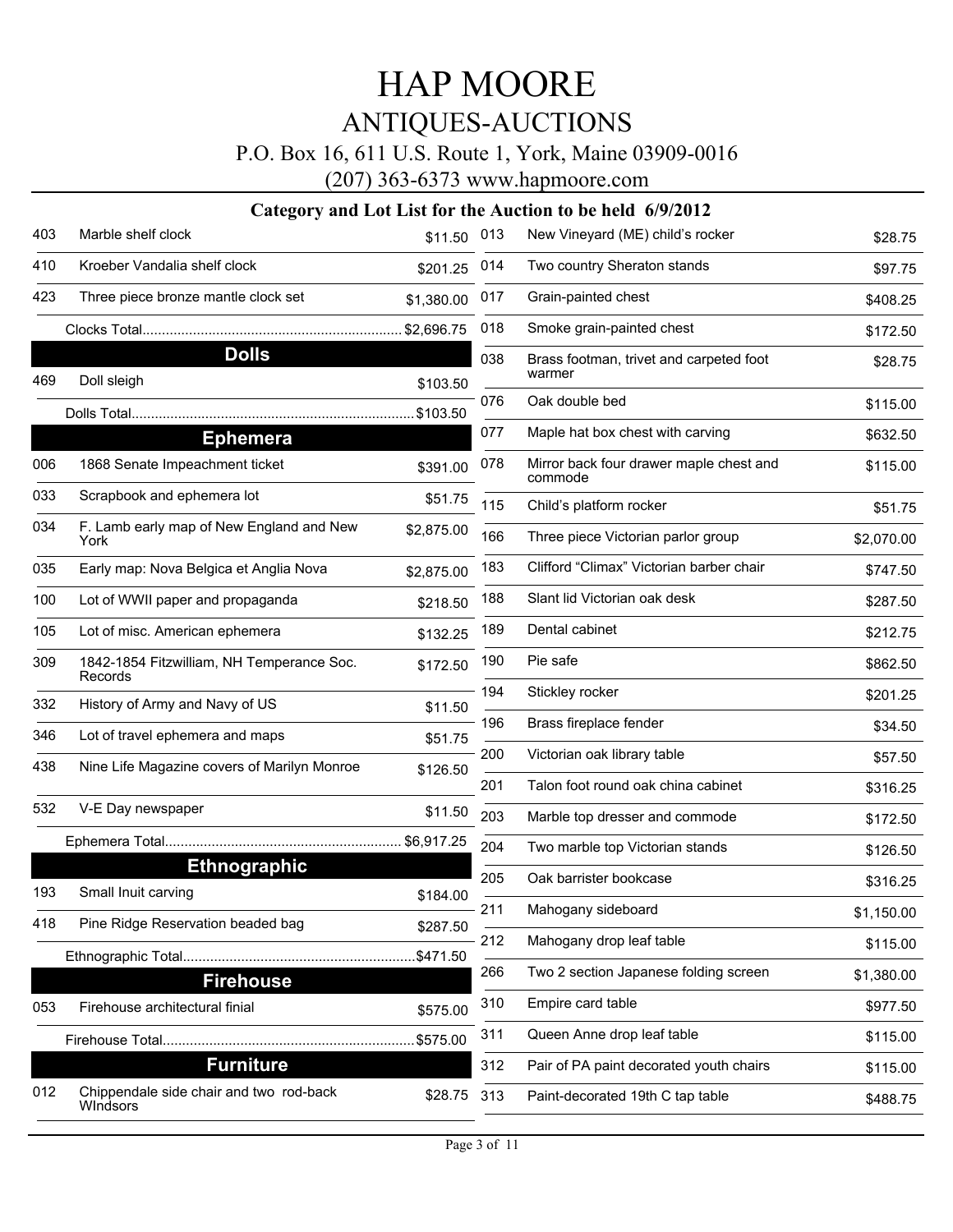### P.O. Box 16, 611 U.S. Route 1, York, Maine 03909-0016

(207) 363-6373 www.hapmoore.com

| 328 | Pembroke drop leaf table                             | \$575.00    |     | <b>General</b>                                                      |          |
|-----|------------------------------------------------------|-------------|-----|---------------------------------------------------------------------|----------|
| 342 | 18th C Ladder back youth chair                       | \$86.25     | 019 | Lignum vitae mortar and pestle                                      | \$132.25 |
| 344 | Old red painted Windsor youth chair                  | \$92.00     | 020 | Two pairs snowshoes                                                 | \$132.25 |
| 361 | Lolling chair                                        | \$57.50     | 021 | "Laurence" decorated sled                                           | \$115.00 |
| 392 | I. J. signed Boston rocker                           | \$57.50     | 023 | Lot of Hummels                                                      | \$230.00 |
| 393 | Set of four firehouse Windsor chairs                 | \$28.75     | 042 | Sailor-made yarn swift                                              | \$57.50  |
| 395 | Phila. Arm and side chair                            | \$57.50     | 043 | Early carved stone dog                                              | \$51.75  |
| 397 | Child's drop leaf table and paint-decorated<br>chair | \$51.75     | 046 | Chinese document box                                                | \$63.25  |
| 421 | Child's rocker                                       | \$28.75     | 051 | Pairs of fancy Iron and brass shelf brackets                        | \$149.50 |
| 435 | Victorian iron hall tree                             | \$402.50    | 060 | Tiffany pen                                                         | \$143.75 |
| 437 | Demilune desk                                        | \$115.00    | 061 | 19th C Chinese soy sauce jug                                        | \$230.00 |
| 462 | Mahogany drum table                                  | \$1,035.00  | 082 | Four tin still banks                                                | \$109.25 |
| 463 | Korean chest                                         | \$345.00    | 083 | Three cast iron still banks                                         | \$115.00 |
| 490 | Carved marble inset Oriental stand                   | \$189.75    | 084 | Cast iron house bank                                                | \$74.75  |
| 499 | Pilgrim century four drawer pine chest               | \$488.75    | 085 | Eskimo ice cream mold                                               | \$86.25  |
| 500 | Chippendale graduated four drawer chest              | \$1,495.00  | 086 | Dog ice cream mold                                                  | \$74.75  |
| 501 | Early 19th century clerk's desk with bookcase        | \$345.00    | 089 | Fourteen Old Christmas tree ornaments                               | \$172.50 |
| 502 | Square top Queen Anne mahogany tea table             | \$230.00    | 093 | Trick Dog bank                                                      | \$247.25 |
|     |                                                      |             | 095 | Lot of Hummel plates                                                | \$11.50  |
| 503 | One drawer turn leg stand                            | \$51.75     | 103 | Lot of baskets and pottery                                          | \$40.25  |
| 504 | Round top Queen Anne tea table                       | \$57.50     | 104 | Lot of sewing and dresser items                                     | \$86.25  |
| 505 | Stretcher base corner chair                          | \$115.00    | 117 | Ornamental cross from St. Michael's Church                          | \$517.50 |
| 506 | Two drawer rope leg stand                            | \$230.00    | 143 |                                                                     |          |
| 508 | I. C. Tuttle pair of birdcage Windsor chairs         | \$287.50    |     | Jennings candlesticks, hanging desk clock<br>and bronze paperweight | \$17.25  |
| 509 | Pad foot tripod candle stand                         | \$86.25     | 144 | Three piece Silesia group                                           | \$40.25  |
| 510 | Three arched end crickets                            | \$115.00    | 145 | Boehm chickadee figurine                                            | \$40.25  |
| 511 | Whale-side shelf                                     | \$86.25     | 147 | Beswick 11 1/2" sheepdog                                            | \$115.00 |
|     |                                                      | \$18,135.50 | 148 | Belleek 8" vase                                                     | \$40.25  |
|     |                                                      |             | 149 | Pal-Bell bronze ewer                                                | \$40.25  |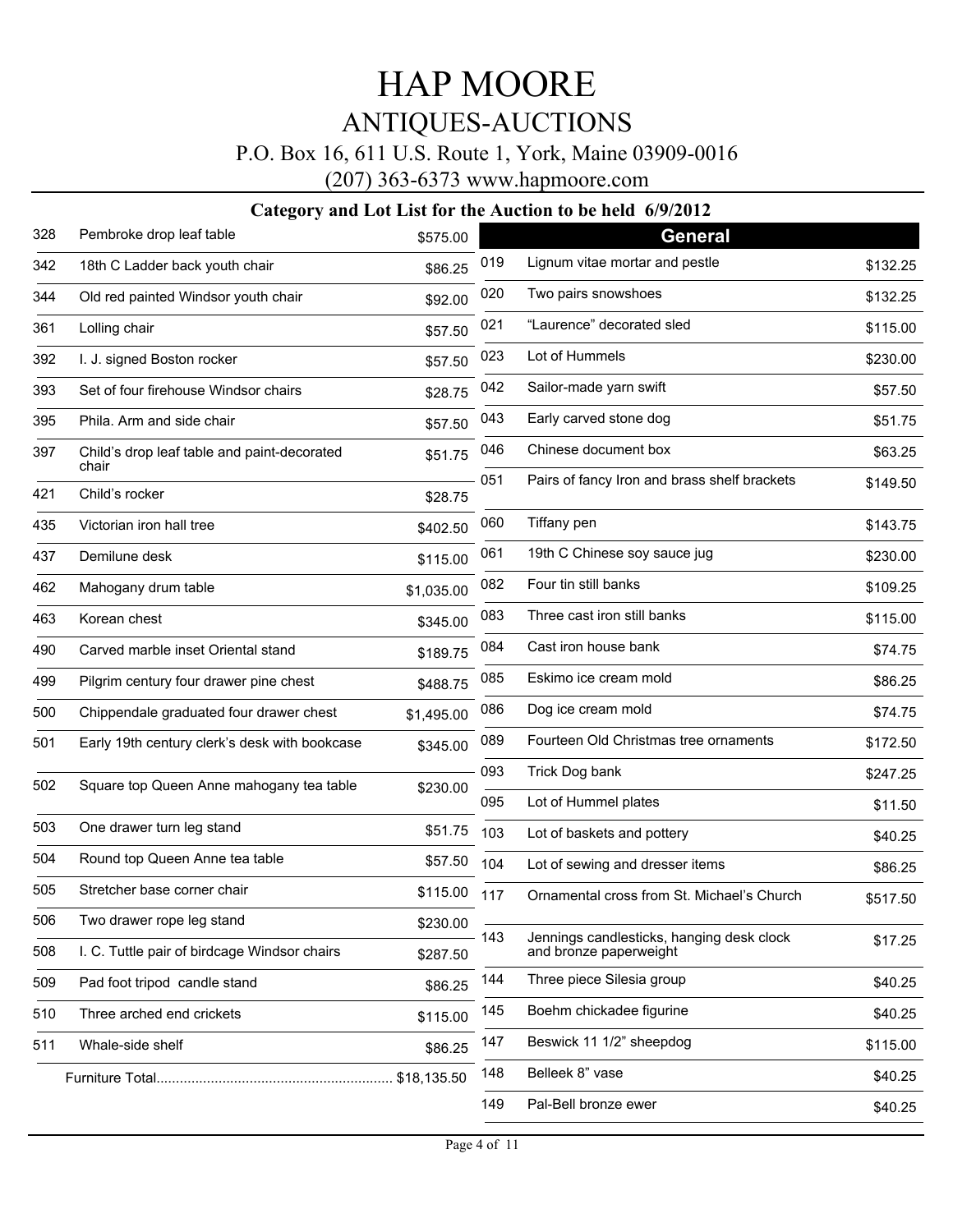### P.O. Box 16, 611 U.S. Route 1, York, Maine 03909-0016

(207) 363-6373 www.hapmoore.com

| 152 | Auction broadside                                | \$57.50  | 364 | Austria Commemorative Unification medal | \$40.25     |
|-----|--------------------------------------------------|----------|-----|-----------------------------------------|-------------|
| 158 | Two circa 1900 figural French snuff boxes        | \$86.25  | 373 | Moosehead Lake sign                     | \$402.50    |
| 161 | Demitasse spoons and Tiffany travel clock        | \$74.75  | 378 | Old Salt doorstop                       | \$103.50    |
| 167 | Inlaid deed box                                  | \$28.75  | 379 | Lot of misc. Oriental items             | \$40.25     |
| 168 | Large lot of souvenir figural soaps              | \$28.75  | 388 | Singer Featherlight sewing machine      | \$149.50    |
| 184 | 19th C wooden peg-leg                            | \$345.00 | 389 | Child's hobby horse                     | \$63.25     |
| 187 | Pair of Victorian frames                         | \$51.75  | 390 | Tramp art box                           | \$345.00    |
| 202 | Victorian perambulator                           | \$161.00 | 396 | Jas. Murphy's early immigrant trunk     | \$166.75    |
| 209 | Nine foot Hartzell propeller                     | \$833.75 | 409 | Oriental bronze elephant                | \$1,092.50  |
| 213 | Model cabin made from Lincoln Plantation<br>wood | \$11.50  | 411 | Vulcan statuette                        | \$63.25     |
| 216 | Maine coast decoy                                | \$74.75  | 412 | Imari pig                               | \$28.75     |
| 219 | Large lot of old bottles                         | \$161.00 | 419 | Beaded fruit and baskets                | \$23.00     |
| 258 | Meerschaum carved pipe                           | \$258.75 | 420 | Crocheted bottle cap art mat collection | \$184.00    |
| 268 | Carved hippopotamus                              | \$28.75  | 483 | William Tell mechanical bank            | \$287.50    |
| 281 | Tea caddy                                        | \$51.75  | 488 | One brass and one copper bucket         | \$63.25     |
| 307 | Chinese soapstone carving and pill box           | \$63.25  | 489 | Andirons with brass medallions          | \$115.00    |
| 316 | Folk art Weather vane                            | \$431.25 | 492 | Pair of lodge andirons                  | \$57.50     |
| 321 | Mailbox still bank                               | \$28.75  | 493 | Caylle's carved miniature bluejay       | \$57.50     |
| 335 | Pair of garden post and finials                  | \$74.75  | 494 | R. P. Coburn carved miniature chickadee | \$51.75     |
| 336 | Home made Pepsi delivery truck                   | \$28.75  | 507 | 18th C. yarn winder                     | \$74.75     |
| 338 | Tulip doorstop                                   | \$28.75  |     |                                         | \$10,120.00 |
| 339 | Three floral doorstops                           | \$63.25  |     | <b>Glass</b>                            |             |
| 343 | Five Flemish Art boxes                           | \$11.50  | 056 | Three glass cake stands                 | \$115.00    |
| 349 | Lot of early eyeglasses                          | \$51.75  | 146 | 6" Flared top Sorensen vase             | \$103.50    |
| 350 | Lot of Victorian metallic figures                | \$126.50 | 163 | Lot of misc. colored glassware          | \$51.75     |
| 353 | WWI Accessories and ephemera                     | \$201.25 | 165 | Medium green 19th C soda bottle         | \$80.50     |
| 354 | Iron garden items                                |          | 197 | Caster set                              | \$28.75     |
|     |                                                  | \$172.50 | 301 | Six early wines                         | \$155.25    |
| 355 | Wrought iron garden table and chair              | \$40.25  | 326 | Cut crystal rose bowl                   | \$57.50     |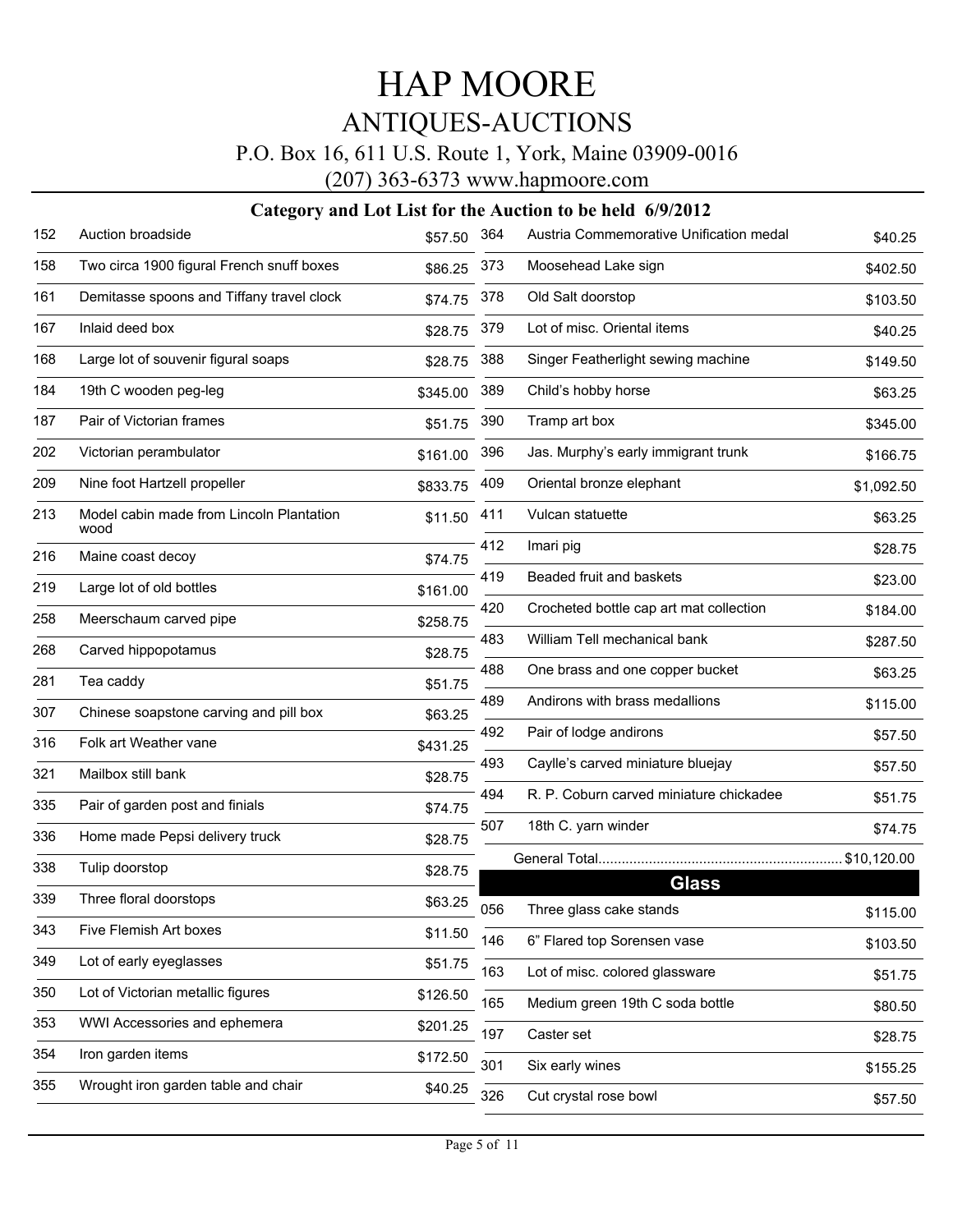### P.O. Box 16, 611 U.S. Route 1, York, Maine 03909-0016

(207) 363-6373 www.hapmoore.com

| 348 | Cranberry glass pitcher and Victorian vase            | \$57.50    |     |                                                             |          |
|-----|-------------------------------------------------------|------------|-----|-------------------------------------------------------------|----------|
| 414 | Pair of Sandwich glass candlesticks                   | \$155.25   |     | Lighting                                                    |          |
| 491 | Three pieces of coinspot glass                        | \$63.25    | 087 | Double crusie, fat lamp and sticking tommy                  | \$63.25  |
|     |                                                       | \$868.25   | 088 | Petticoat lamp and whale oil finger lamp                    | \$86.25  |
|     | <b>Jewelry</b>                                        |            | 090 | 19th C. Hand lamp lot                                       | \$132.25 |
| 029 | Costume jewelry lot                                   | \$368.00   | 091 | Three boudoir lamps                                         | \$40.25  |
| 030 | Large costume jewelry lot                             | \$373.75   | 092 | Covered betty lamp                                          | \$51.75  |
| 068 | Clark and True 14k pocket watch and 14k<br>watch case | \$833.75   | 170 | Pair of Arts & Crafts curlique copper<br>candlesticks       | \$23.00  |
| 069 | Jaeger - LeCoultre 14k lady's gold wrist watch        | \$805.00   | 282 | Aladdin hurricane lamp                                      | \$86.25  |
| 070 | Lot of misc. gold rings                               | \$546.25   | 351 | Pair of bridge lamps                                        | \$189.75 |
| 071 | Lot of cameos                                         | \$120.75   | 352 | Hairy paw brass floor lamp                                  | \$23.00  |
| 072 | Lot of mosaic jewelry                                 |            | 374 | Gas light shade                                             | \$28.75  |
| 073 | Lot of gold-filled jewelry                            | \$28.75    | 520 | Slag glass table lamp                                       | \$402.50 |
| 074 | Lot of sterling jewelry                               | \$373.75   | 521 | Slag glass table lamp                                       | \$258.75 |
|     |                                                       | \$195.50   |     |                                                             |          |
| 123 | Three pieces of sterling jewelry                      | \$132.25   |     | <b>Linens</b>                                               |          |
| 139 | Mixed lot of gold jewelry                             | \$920.00   | 518 | Lot of linens                                               | \$28.75  |
| 305 | Cameos and Victorian costume jewelry                  | \$442.75   |     |                                                             | \$28.75  |
| 306 | Sterling jewelry lot                                  | \$40.25    |     | <b>Photography</b>                                          |          |
| 308 | Early American Indian bone necklace                   | \$11.50    | 003 | Bausch & Lomb slide projector and glass slide<br>collection | \$172.50 |
| 327 | Cameo and sterling pin                                | \$28.75    | 039 | Framed lot bawdy Victorian photos                           |          |
| 329 | 14k Ring and charm bracelet                           | \$1,753.75 | 140 | Stereopticon and views                                      | \$120.75 |
| 366 | Lot of sterling and gold jewelry                      | \$51.75    |     |                                                             | \$230.00 |
| 367 | Lady's Rolex model 67196 oyster                       | \$2,990.00 | 151 | Four Victorian photograph albums and Parlor<br>Annual       | \$195.50 |
| 368 | Lot of costume jewelry                                | \$86.25    | 164 | Stereopticon and views                                      | \$143.75 |
| 426 | 14k lapel watch                                       | \$287.50   | 314 | Daguerreotype of mother and child                           | \$74.75  |
| 427 | 10k, 14k and sterling rings                           | \$143.75   | 531 | Hoffnagne photograph                                        | \$178.25 |
| 528 | Lot of 14k gold jewelry and a 10k ring                | \$1,207.50 |     |                                                             |          |
| 529 | Lot of sterling jewelry                               | \$241.50   |     | <b>Postcards</b>                                            |          |
|     |                                                       |            | 322 | Lot of automobile post cards                                | \$11.50  |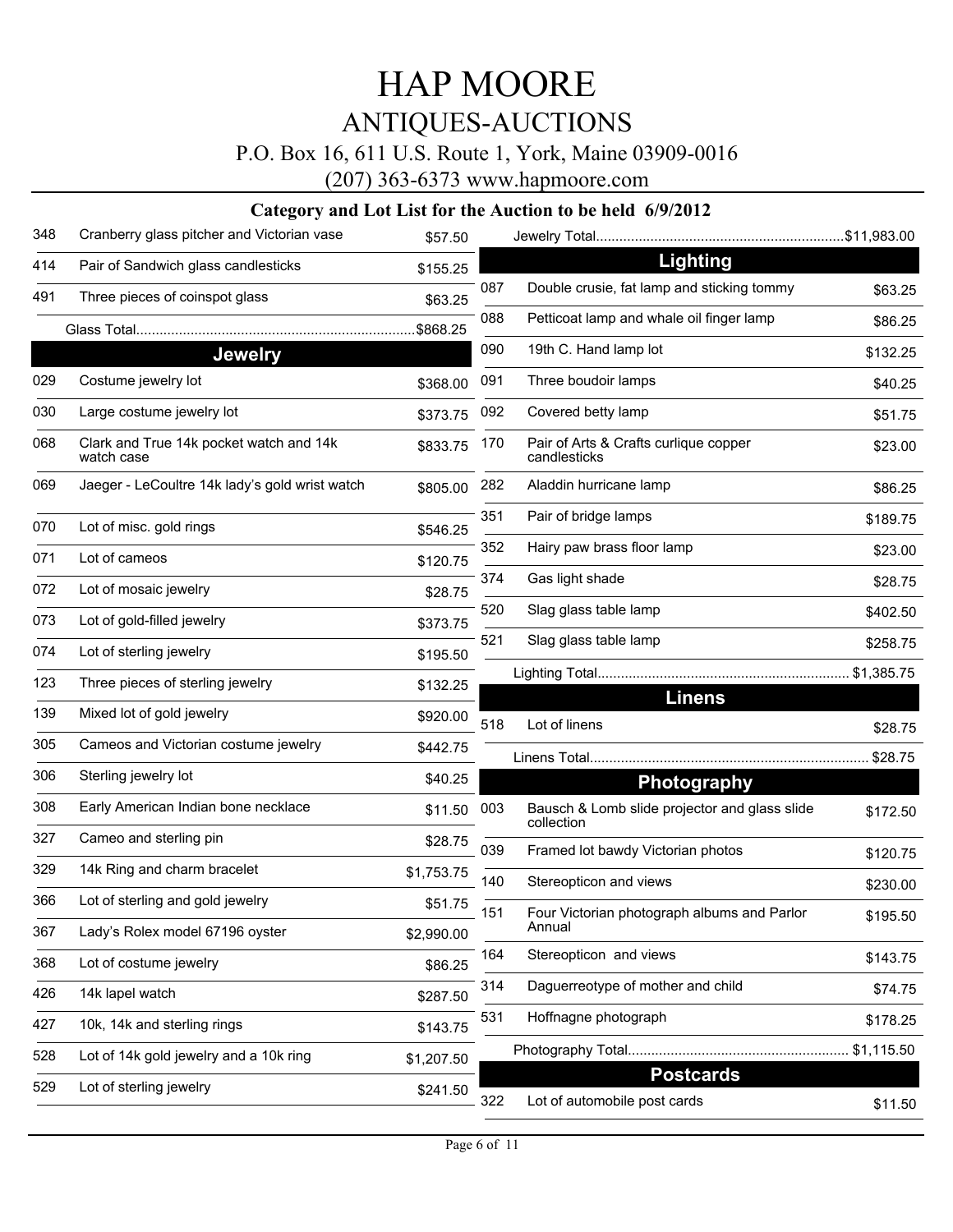### P.O. Box 16, 611 U.S. Route 1, York, Maine 03909-0016

(207) 363-6373 www.hapmoore.com

| 345 | Lot of postcards                                     | \$40.25  | 265 | Five misc. design Dedham 6" plates       | \$230.00   |
|-----|------------------------------------------------------|----------|-----|------------------------------------------|------------|
|     |                                                      |          | 283 | J. S. Taft and Co. Keene 5 gal jug       | \$316.25   |
|     | <b>Pottery</b>                                       |          | 284 | Norton, Worcester 3 gal. crock           | \$299.00   |
| 040 | Doulton-Lambeth ceramic bread cooker                 | \$80.50  | 285 | Two Albany NY 2 gal. jugs                | \$230.00   |
| 099 | Two gal. Gardiner, ME heart-decorated crock          | \$230.00 | 286 | Three gal. decorated jug                 | \$103.50   |
| 119 | Two crows charger                                    | \$201.25 | 287 | Cortland 2 gal. crock                    | \$155.25   |
| 154 | Weller Woodcraft owl lamp base                       | \$402.50 | 288 | Ballard, Burlington and White Utica jugs | \$293.25   |
| 155 | Filmont pottery vase                                 | \$143.75 | 289 | Two gal. double handled crock            | \$241.50   |
| 156 | Weller knifewood vase                                | \$57.50  | 290 | Eight gal. decorated butter churn        | \$103.50   |
| 157 | Sarreguemines majolica vase                          | \$172.50 | 291 | Whites, Utica 2 jugs and a crock         | \$345.00   |
| 159 | Pair of Au Bon Marche pottery peasant<br>figures     | \$115.00 | 292 | Two gal. Charleston MA jug               | \$230.00   |
| 160 | Mougin/Ventrillon Art Nouveau 7 1/2" pottery         | \$373.75 | 293 | D. Goodale Hartford ovoid jug            | \$155.25   |
|     | vase                                                 |          | 294 | 1/2 gal. 9 1/2" ovoid jug                | \$97.75    |
| 162 | Lot of 10 pieces of misc. art pottery                | \$258.75 | 295 | Three ovoid jugs                         | \$310.50   |
| 171 | 10" shallow Roseville dish                           | \$80.50  | 296 | Norton, Worcester 2 gal. crock           | \$333.50   |
| 172 | 8 1/2 Roseville planter                              | \$92.00  | 297 | Fenton and Taft jugs                     | \$184.00   |
| 173 | Three blue Roseville vases                           | \$184.00 | 300 | Dedham Pottery covered dish              | \$258.75   |
| 174 | Three Roseville candlesticks and art pottery<br>vase | \$184.00 | 337 | Lot of Hull pottery                      | \$28.75    |
| 175 | 7", 9" and 5" Three slim Roseville vases             | \$184.00 | 341 | Three jardinieres and two bases          | \$126.50   |
| 176 | 8" Roseville planter and wall pocket                 | \$51.75  | 356 | Lot of Oriental pottery and figures      | \$40.25    |
| 177 | 8" Roseville basket                                  | \$80.50  | 413 | Amphorra vase                            | \$57.50    |
| 178 | Five Roseville vases                                 | \$195.50 | 425 | Pair of Oriental temple vases            | \$1,380.00 |
| 179 | Four Roseville vases                                 | \$189.75 | 439 | Two decorated ovoid jugs                 | \$414.00   |
| 180 | Three Roseville vases                                | \$149.50 | 440 | Goodwin & Webster, Burlington crocks     | \$241.50   |
| 181 | 8" Roseville shallow dish and flared vase            | \$69.00  | 441 | Three 5 gal decorated jugs               | \$345.00   |
| 182 | Three Roseville planters                             | \$195.50 | 442 | Butterfly and two other decorated jugs   | \$322.00   |
| 186 | Decorated crock                                      | \$184.00 | 443 | Two decorated 2 gal. jugs                | \$322.00   |
| 264 | Seven Dedham rabbit 6" plates and 8 1/2"<br>plate    | \$207.00 | 444 | Three decorated Vermont jugs             | \$379.50   |
|     |                                                      |          | 445 | Three pieces of advertising stoneware    | \$120.75   |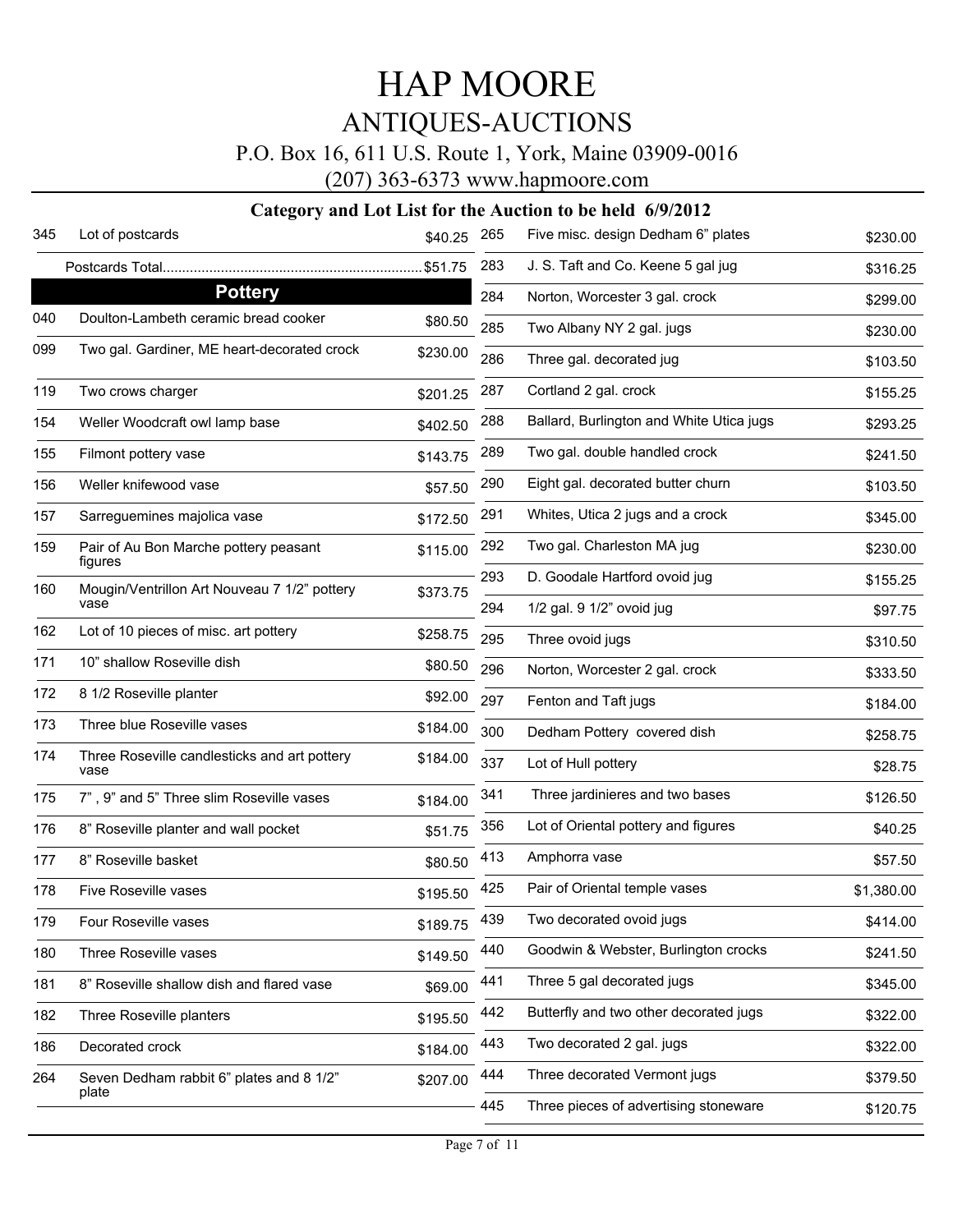### P.O. Box 16, 611 U.S. Route 1, York, Maine 03909-0016

(207) 363-6373 www.hapmoore.com

| 446 | Three gal. eagle and swan decorated jug    | \$103.50   |     | <b>Silver</b>                                            |            |
|-----|--------------------------------------------|------------|-----|----------------------------------------------------------|------------|
| 447 | Three stoneware pigs                       | \$51.75    | 004 | Three piece Sheffield tea set                            | \$80.50    |
| 448 | Butter milk feeder and poultry fountain    | \$51.75    | 005 | Sterling water pitcher                                   | \$621.00   |
| 449 | Three decorated Norton, Worcester crocks   | \$402.50   | 031 | Lot of sterling flatware                                 | \$948.75   |
| 450 | Three decorated jugs                       | \$218.50   | 032 | Lot of coin silver flatware                              | \$506.00   |
| 451 | Two Bennington and one Fort Edward crocks  | \$362.25   | 047 | Lot of misc. sterling flatware and plated<br>accessories | \$1,150.00 |
| 452 | Decorated batter jug and 4 gal. crock      | \$253.00   | 048 | Lot of misc. sterling serving pieces                     | \$546.25   |
| 453 | Five named stoneware jugs                  | \$138.00   | 055 | Gorham seven piece silver-plated tea set                 | \$115.00   |
| 454 | Decorated jug and two crocks               | \$161.00   | 057 | Lot of misc. sterling and coin silver                    | \$460.00   |
| 455 | Decorated crock and jug                    | \$195.50   | 058 | Early English serving spoon, marked W.E.                 | \$241.50   |
| 456 | Five pieces of misc. stoneware             | \$28.75    | 059 | Lot of sterling serving pieces                           | \$1,063.75 |
| 457 | Two jugs and a crock                       | \$304.75   | 062 | Footed sterling serving spoon                            | \$184.00   |
| 458 | Water cooler, pitcher and jug              | \$57.50    | 063 | Hammered sterling tea set                                | \$1,610.00 |
| 459 | 30 gal. crock with incised bird decoration | \$28.75    | 064 | Lot of weighted and glass sterling                       | \$258.75   |
| 460 | 13 Pieces of misc. stoneware               | \$178.25   | 065 | Reticulated sterling centerpiece                         | \$281.75   |
| 461 | Lot of stoneware lids                      | \$143.75   | 066 | Lot of sterling serving pieces                           | \$1,207.50 |
| 485 | Pair Chinese covered jars                  | \$138.00   | 067 | Lot of misc. sterling flatware                           | \$448.50   |
| 530 | Naranjo pottery charger                    | \$690.00   | 141 | Eleven piece sterling dresser set                        | \$253.00   |
|     |                                            |            | 169 | Lot of misc. sterling flatware                           | \$172.50   |
|     | <b>Rugs</b>                                |            | 198 | Sterling overlay cordial set                             | \$155.25   |
| 015 | Hooked rug with seagull                    | \$40.25    | 199 | Small lot of sterling flatware                           | \$126.50   |
| 052 | Two hooked and one braided rug             | \$11.50    | 215 | Six sterling 19th C Kentucky Derby cups                  | \$2,990.00 |
| 054 | Two silk rag rugs                          | \$11.50    | 260 | Four sterling serving pieces                             | \$552.00   |
| 118 | Navajo rug                                 | \$575.00   | 261 | Reticulated sterling compote                             | \$460.00   |
| 210 | 4'6" X 8' Persian area rug                 | \$368.00   | 262 | Three piece Wallace sterling tea set                     | \$948.75   |
| 512 | 6' X 2' 8" Oriental scatter rug            | \$28.75    | 263 | Lot of sterling and coin flatware                        | \$517.50   |
| 513 | 4'6" X 3' 6" Oriental scatter rug          | \$345.00   | 267 | Round sterling scalloped-edge tray                       | \$575.00   |
| 514 | 10' X 12' 6" Herriz area rug               | \$1,552.50 | 298 | Lot of misc sterling, coin and silver-plated             | \$333.50   |
|     |                                            |            |     | ware                                                     |            |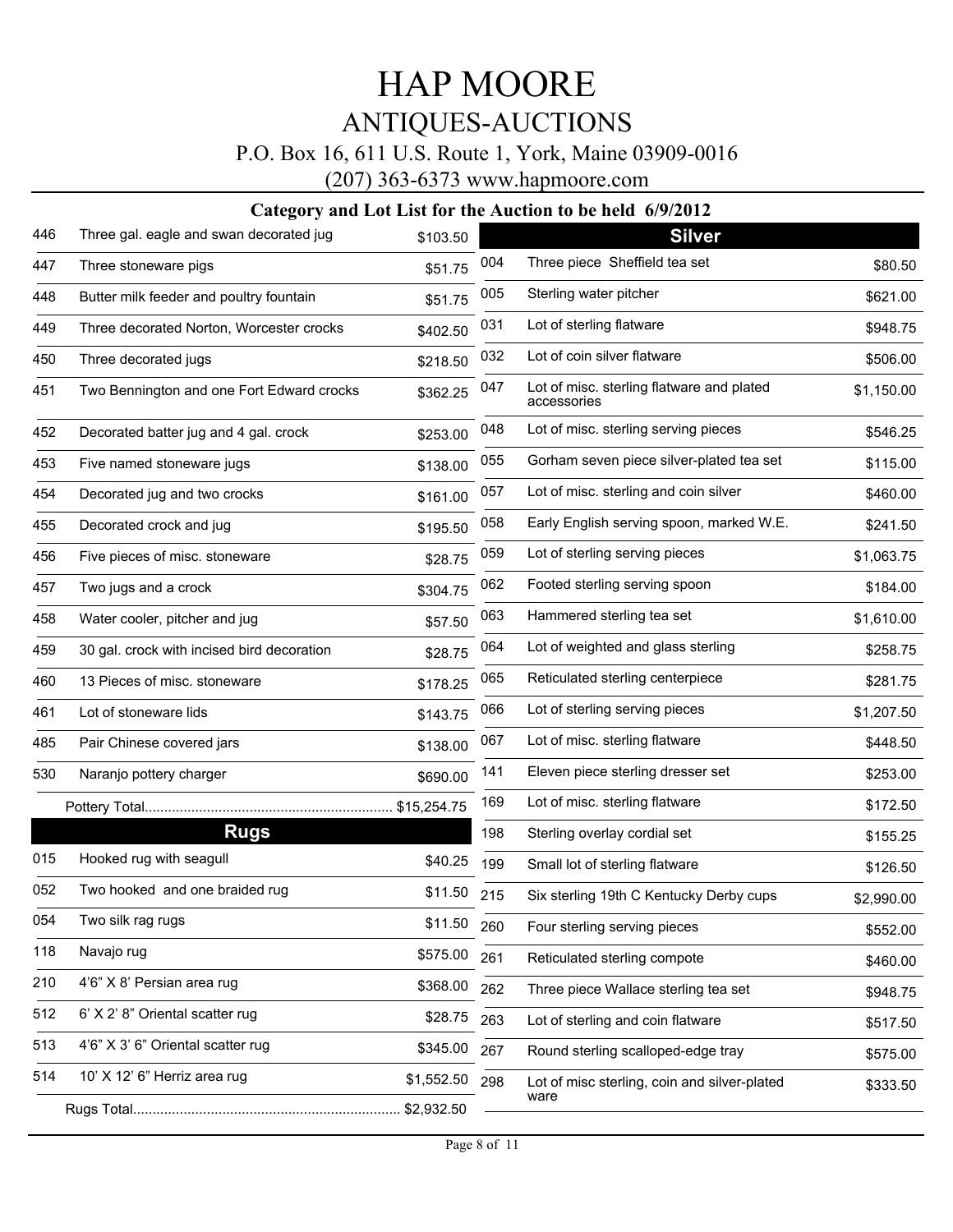### P.O. Box 16, 611 U.S. Route 1, York, Maine 03909-0016

(207) 363-6373 www.hapmoore.com

| 299 | Misc sterling flatware                                              | \$2,271.25  | 408        | Paisley and crazy quilt                            | \$28.75  |
|-----|---------------------------------------------------------------------|-------------|------------|----------------------------------------------------|----------|
| 340 | Lot of sterling candlesticks and dish                               | \$431.25    | 519        | Lot of vintage clothing and hats                   | \$345.00 |
| 363 | 13 1/2" Indian silver on brass birth platter                        | \$51.75     | 523        | Tuxedo                                             | \$11.50  |
| 369 | Set of sliver plated flatware                                       | \$57.50     | 524        | Lot of vintage hankies                             | \$11.50  |
| 375 | Seven piece sterling dresser set                                    | \$172.50    |            |                                                    |          |
| 391 | Sterling Federal sugar tongs                                        | \$40.25     |            | <b>Toys</b>                                        |          |
| 422 | Silver plated center table server                                   | \$258.75    | 027        | Lot of toys                                        | \$86.25  |
| 436 | Set of Gorham sterling flatware, coin silver<br>and weighted silver | \$1,667.50  | 028<br>094 | Magic lantern and slides<br>Twelve Chein tin pails | \$97.75  |
| 464 | Sterling bureau set                                                 | \$115.00    | 096        |                                                    | \$253.00 |
| 465 | Misc. sterling flatware and accessories                             | \$805.00    |            | Lot of dollhouse furniture                         | \$74.75  |
| 466 | Three pieces of silver plate                                        | \$74.75     | 207        | Chinese game of Four Winds                         | \$28.75  |
| 495 | Misc. sterling flatware                                             | \$644.00    | 218        | Two early toy vehicles                             | \$632.50 |
| 496 | Boxed set Crosby sterling spoons                                    |             | 220        | Buddy L steam shovel                               | \$86.25  |
|     |                                                                     | \$747.50    | 221        | Buddy L Mobilgas delivery truck                    | \$120.75 |
| 497 | Lot of coin silver spoons                                           | \$195.50    | 222        | Structo livestock truck                            | \$86.25  |
| 498 | Misc. silver lot                                                    | \$264.50    | 223        | Express truck                                      | \$74.75  |
| 516 | Sterling covered vegetable                                          | \$977.50    | 224        | Tonka horse carrier and dump truck                 | \$80.50  |
| 517 | Lot of misc. weighted sterling                                      | \$155.25    | 225        | Tonka state highway truck and wrecker              | \$241.50 |
| 525 | Lot of misc. silver                                                 | \$276.00    | 226        | Restored Hack Express dump truck                   | \$172.50 |
| 527 | Set of Heirloom Sterling flatware                                   | \$1,063.75  | 227        | Restored green dump truck                          | \$86.25  |
|     |                                                                     | \$27,076.75 | 228        | Restored blue C. Cab state truck                   | \$86.25  |
|     | <b>Textiles &amp; Clothing</b>                                      |             | 229        | Tonka cement truck                                 |          |
| 008 | Two star quilts                                                     | \$115.00    |            |                                                    | \$74.75  |
| 009 | Four patchwork quilts                                               | \$51.75     | 230        | Tonka Mobil Drag-line crane                        | \$63.25  |
| 041 | Vintage wedding and formal blue gowns                               | \$143.75    | 231        | Four Marx and Wyandotte trucks                     | \$201.25 |
| 101 | Lot of baby and childrens clothes and shoes                         | \$11.50     | 232        | Six metal and plastic trucks                       | \$316.25 |
|     |                                                                     |             | 233        | Seven tractors and metal trucks                    | \$230.00 |
| 102 | Large lot of vintage clothing                                       | \$460.00    | 234        | Nine trucks                                        | \$345.00 |
| 319 | 1841 Blue and white coverlet                                        | \$241.50    | 235        | Steelcraft truck                                   | \$230.00 |
| 402 | 1863 Sampler                                                        | \$241.50    | 236        | Two Keystone ride-on trucks                        | \$287.50 |
|     |                                                                     |             |            |                                                    |          |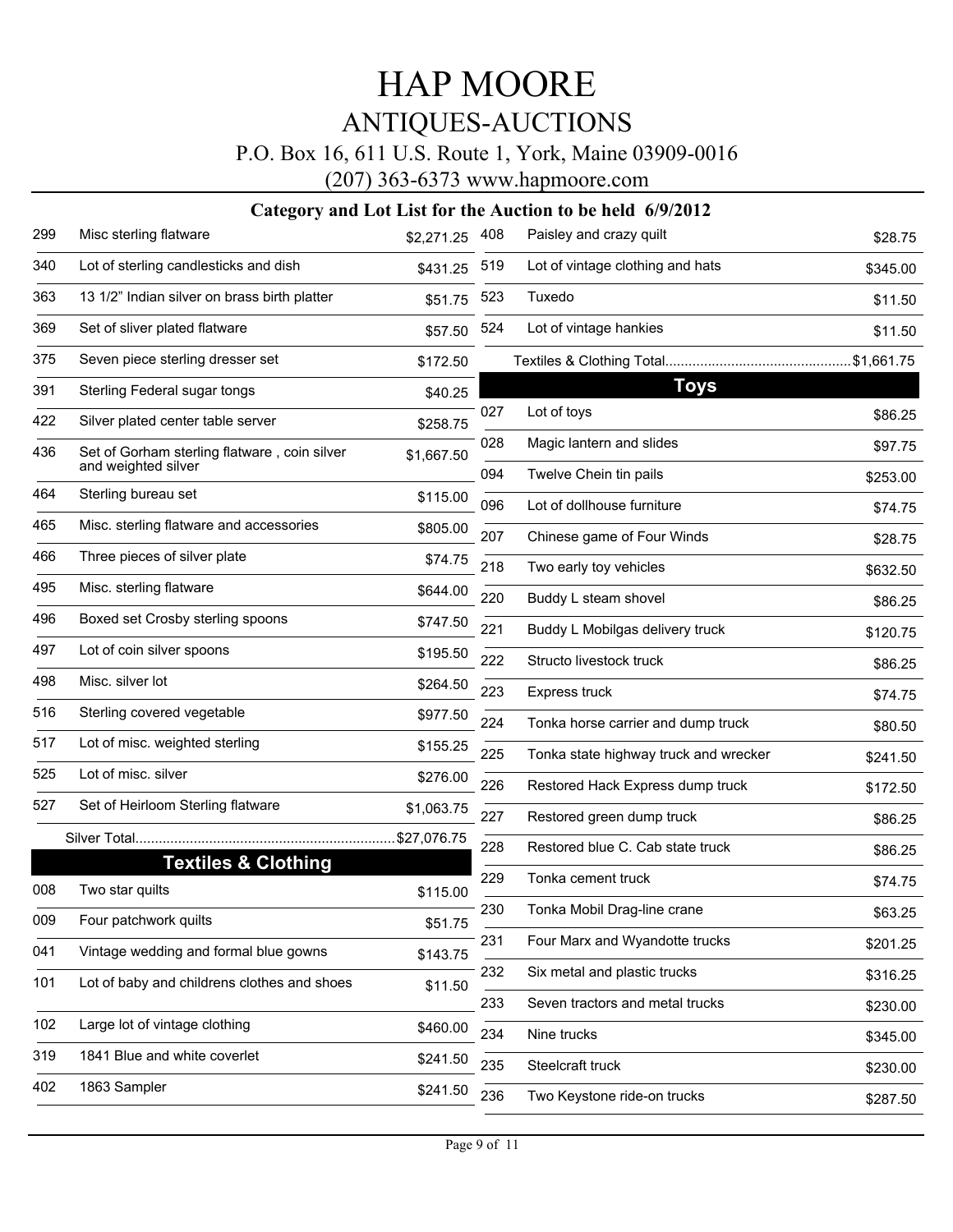### P.O. Box 16, 611 U.S. Route 1, York, Maine 03909-0016

(207) 363-6373 www.hapmoore.com

| 237 | Twenty assorted trucks and parts                            | \$184.00 | 468 | Sterling doll tea set and dollhouse fireplace | \$132.25   |
|-----|-------------------------------------------------------------|----------|-----|-----------------------------------------------|------------|
| 238 | Twelve trucks, incomplete trucks and parts                  | \$172.50 | 470 | Cast iron toy miniature train                 | \$74.75    |
| 239 | Twelve pressed steel trucks and parts                       | \$862.50 | 471 | Cast iron toy locomotive and coal car         | \$92.00    |
| 240 | Restored Buddy L ride-on truck                              | \$172.50 | 472 | Cast iron Treasure Safe bank                  | \$28.75    |
| 241 | Restored Buddy L Wrigleys pull along truck                  | \$235.75 | 473 | Metallic toy engine                           | \$28.75    |
| 242 | Six pressed steel restored and partially<br>restored trucks | \$431.25 | 474 | Four early cast iron train cars               | \$373.75   |
| 243 | Three partially restored pressed steel ladder               | \$316.25 | 475 | Cast iron toy hay wagon                       | \$373.75   |
|     | trucks                                                      |          | 476 | Cast iron toy surrey                          | \$57.50    |
| 244 | Six fire engine ladder trucks                               | \$460.00 | 477 | Cast iron toy donkey cart                     | \$224.25   |
| 245 | Tonka Mayflower van                                         | \$109.25 | 478 | Cast iron toy police patrol wagon             | \$189.75   |
| 246 | Tonka Allied Movers van and Green Giant<br>van              | \$184.00 | 479 | Cast iron toy ice wagon                       | \$230.00   |
| 247 | Partially restored Wyondotte Truck Lines truck              | \$126.50 | 480 | Cast iron toy grocery wagon                   | \$1,150.00 |
| 248 | Six assorted trucks, misc. manufacturers                    | \$316.25 | 481 | Cast iron toy fire pumper                     | \$1,236.25 |
| 249 | Five misc. trucks                                           |          | 482 | Cast iron toy ladder wagon                    | \$276.00   |
| 250 | Four misc. trucks                                           | \$287.50 | 526 | Steam toy                                     | \$115.00   |
|     |                                                             | \$230.00 |     |                                               |            |
| 251 | Four pedal tractors                                         | \$28.75  |     | <b>Weapons</b>                                |            |
| 252 | Three pedal car fire engines                                | \$74.75  | 125 | Boy's muzzle loading 28 cal, rifle            | \$115.00   |
| 253 | One pedal car with three carts and four extra<br>wheels     | \$132.25 | 126 | .69 cal. muzzle loading shotgun               | \$28.75    |
| 254 | Super 8 pedal car                                           | \$316.25 | 127 | Stevens Amory 414 .22 cal. short rifle        | \$103.50   |
| 255 | Child's tricycle                                            | \$11.50  | 128 | 16 g. Stevens tip-up shotgun                  | \$57.50    |
| 257 | Toonerville Trolley                                         | \$396.75 | 129 | Stevens Favorite .25 cal. rifle               | \$74.75    |
| 320 | Schuco Ingenico 5311 model car                              | \$276.00 | 130 | Stevens tip-up 44 shot shotgun                | \$74.75    |
| 333 | Steiff zebra, giraffe and elephant                          | \$161.00 | 131 | Stevens Crack Shot .22 boy's rifle            | \$86.25    |
| 334 | Two Steiff lions                                            | \$103.50 | 132 | Belgian Flobert .22 shot smooth bore shotgun  | \$28.75    |
| 357 | Steam toy                                                   | \$86.25  | 133 | Stevens Favorite .32 cal. rifle               | \$74.75    |
| 358 | Smitty Toys bank truck                                      | \$74.75  | 134 | Meriden Model 10 boy's .22 cal. rifle         | \$51.75    |
| 380 | Mengel "Miss America" toy motorboat                         | \$345.00 | 135 | Stevens Favorite .22 cal. rifle               | \$74.75    |
| 467 | Cast iron toy accessories                                   | \$120.75 | 136 | Stevens Favorite .32 cal. rifle               | \$63.25    |
|     |                                                             |          |     |                                               |            |